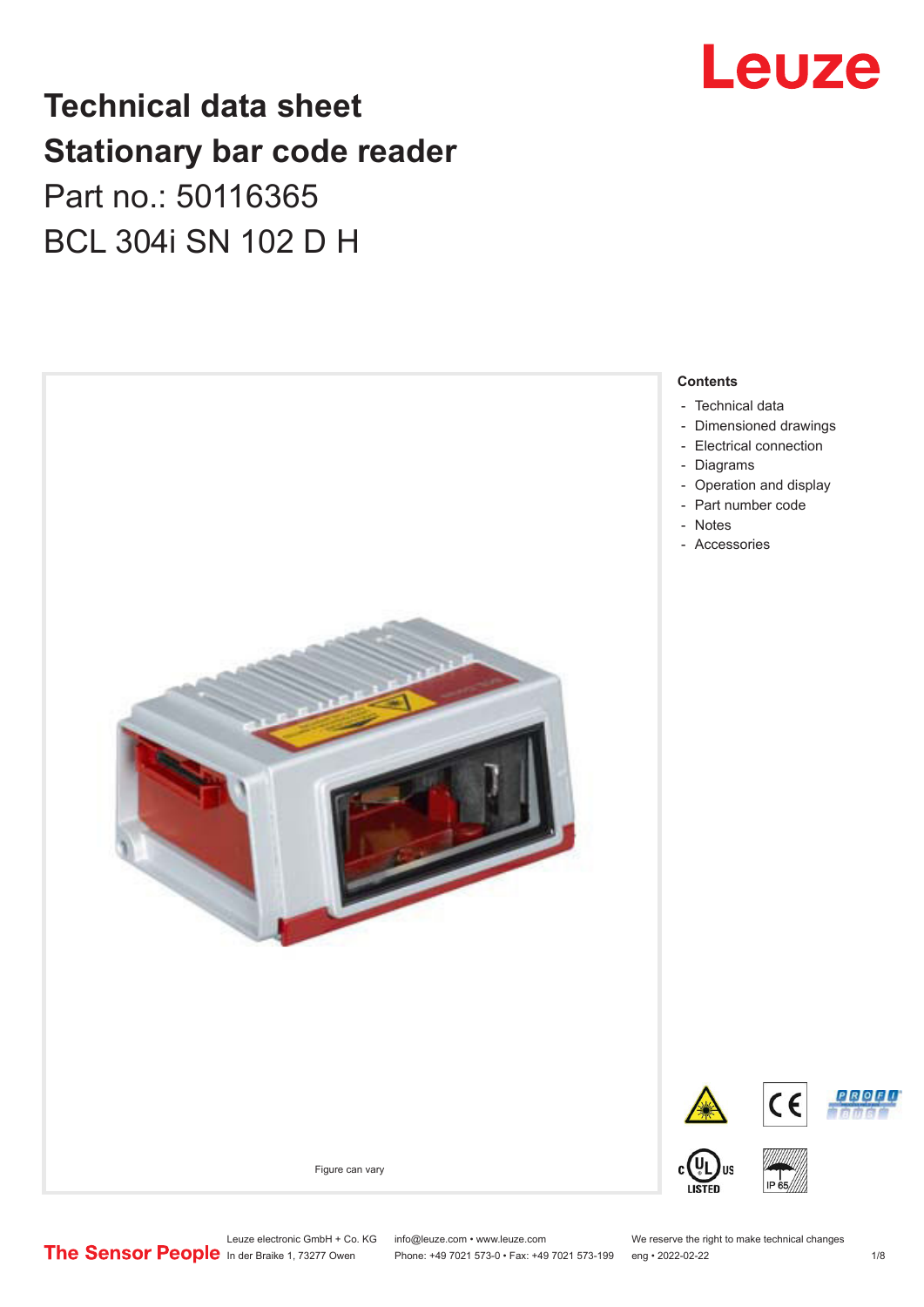### <span id="page-1-0"></span>**Technical data**

# Leuze

| <b>Basic data</b>                          |                                    |  |  |  |  |
|--------------------------------------------|------------------------------------|--|--|--|--|
| <b>Series</b>                              | <b>BCL 300i</b>                    |  |  |  |  |
| <b>Special version</b>                     |                                    |  |  |  |  |
| <b>Special version</b>                     | Heating                            |  |  |  |  |
| <b>Functions</b>                           |                                    |  |  |  |  |
| <b>Functions</b>                           | Alignment mode                     |  |  |  |  |
|                                            | AutoConfig                         |  |  |  |  |
|                                            | AutoControl                        |  |  |  |  |
|                                            | AutoReflAct                        |  |  |  |  |
|                                            | Code fragment technology           |  |  |  |  |
|                                            | Heating                            |  |  |  |  |
|                                            | <b>LED</b> indicator               |  |  |  |  |
|                                            | Reference code comparison          |  |  |  |  |
| <b>Characteristic parameters</b>           |                                    |  |  |  |  |
| <b>MTTF</b>                                | 110 years                          |  |  |  |  |
|                                            |                                    |  |  |  |  |
| <b>Read data</b>                           |                                    |  |  |  |  |
| Code types, readable                       | 2/5 Interleaved                    |  |  |  |  |
|                                            | Codabar                            |  |  |  |  |
|                                            | Code 128                           |  |  |  |  |
|                                            | Code 39                            |  |  |  |  |
|                                            | Code 93                            |  |  |  |  |
|                                            | <b>EAN 8/13</b>                    |  |  |  |  |
|                                            | GS1 Databar Expanded               |  |  |  |  |
|                                            | <b>GS1 Databar Limited</b>         |  |  |  |  |
|                                            | <b>GS1 Databar Omnidirectional</b> |  |  |  |  |
|                                            | <b>UPC</b>                         |  |  |  |  |
| Scanning rate, typical                     |                                    |  |  |  |  |
|                                            | $1,000$ scans/s                    |  |  |  |  |
| Bar codes per reading gate, max.<br>number | 64 Piece(s)                        |  |  |  |  |
| <b>Optical data</b>                        |                                    |  |  |  |  |
| <b>Reading distance</b>                    | 50  160 mm                         |  |  |  |  |
| <b>Light source</b>                        | Laser, Red                         |  |  |  |  |

| Function                                                       | Process                                                                                       |
|----------------------------------------------------------------|-----------------------------------------------------------------------------------------------|
| <b>Classification</b>                                          | V <sub>1</sub>                                                                                |
| <b>Transmission speed</b>                                      | 0.0096  12 Mbit/s                                                                             |
| <b>Service interface</b>                                       |                                                                                               |
| Type                                                           | <b>USB 2.0</b>                                                                                |
| <b>USB</b>                                                     |                                                                                               |
| <b>Function</b>                                                | Service                                                                                       |
| <b>Connection</b>                                              |                                                                                               |
| <b>Number of connections</b>                                   | 1 Piece(s)                                                                                    |
|                                                                |                                                                                               |
| <b>Connection 1</b>                                            |                                                                                               |
| <b>Function</b>                                                | <b>BUS IN</b>                                                                                 |
|                                                                | <b>BUS OUT</b>                                                                                |
|                                                                | Connection to device                                                                          |
|                                                                | Data interface                                                                                |
|                                                                | PWR / SW IN / OUT                                                                             |
|                                                                | Service interface                                                                             |
| Type of connection                                             | Plug connector, It is essential to use a<br>connection unit when commissioning the<br>device. |
| No. of pins                                                    | $32 - pin$                                                                                    |
| <b>Type</b>                                                    | Male                                                                                          |
|                                                                |                                                                                               |
| <b>Mechanical data</b>                                         |                                                                                               |
| Design                                                         | Cubic                                                                                         |
| Dimension (W x H x L)                                          | 95 mm x 44 mm x 68 mm                                                                         |
| <b>Housing material</b>                                        | Metal                                                                                         |
| <b>Metal housing</b>                                           | Diecast aluminum                                                                              |
| Lens cover material                                            | Glass                                                                                         |
| Net weight                                                     | 290 g                                                                                         |
| <b>Housing color</b>                                           | Red                                                                                           |
|                                                                | Silver                                                                                        |
| Type of fastening                                              | Dovetail grooves                                                                              |
|                                                                | Fastening on back                                                                             |
|                                                                | Via optional mounting device                                                                  |
| <b>Operation and display</b>                                   |                                                                                               |
| Type of display                                                |                                                                                               |
|                                                                | Monochromatic graphic display, 128 x 32<br>pixels                                             |
| <b>Number of LEDs</b>                                          | 2 Piece(s)                                                                                    |
| Type of configuration                                          | Via web browser                                                                               |
| <b>Environmental data</b>                                      |                                                                                               |
|                                                                | $-3540 °C$                                                                                    |
|                                                                |                                                                                               |
| Ambient temperature, operation<br>Ambient temperature, storage | $-20$ 70 °C                                                                                   |

#### **Modulus size** 0.127 ... 0.2 mm **Reading method** Line scanner

**opening)**

#### **Electrical data**

**Protective circuit** Polarity reversal protection

**Performance data** Supply voltage U<sub>B</sub> **Power consumption, max.** 27 W

18 ... 30 V, DC

| Inputs/outputs selectable                      |       |
|------------------------------------------------|-------|
| Output current, max.                           | 60 mA |
| Number of inputs/outputs selectable 2 Piece(s) |       |
| Input current, max.                            | 8 mA  |
|                                                |       |

**Laser class** 1, IEC/EN 60825-1:2014

**Beam deflection** Via rotating polygon wheel

60 °

**Transmitted-signal shape Continuous** 

**Light beam exit** Front

**Usable opening angle (reading field** 

**Interface**

**PROFIBUS DP**

**Type** PROFIBUS DP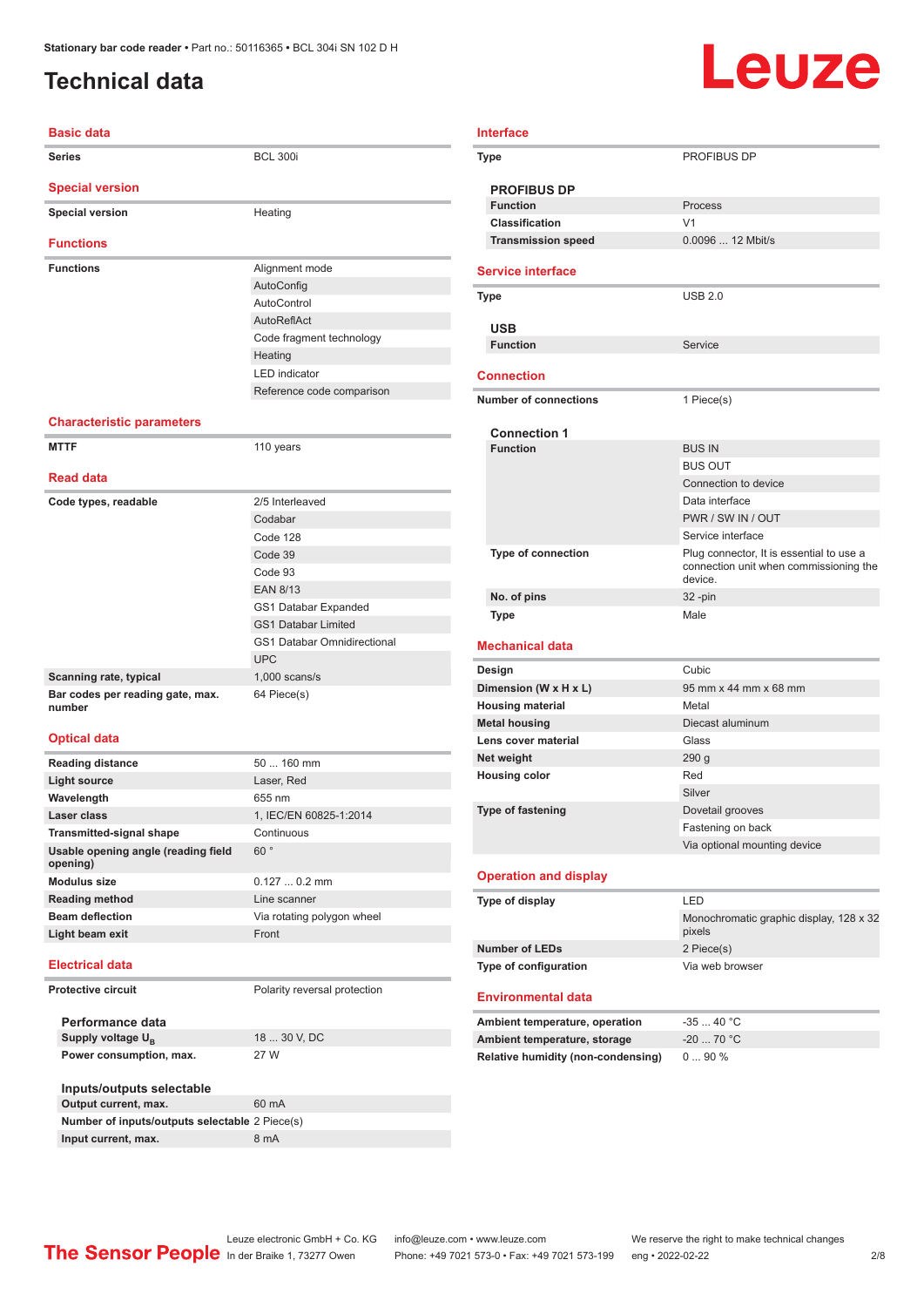### <span id="page-2-0"></span>**Technical data**

# Leuze

#### **Certifications**

| Degree of protection                                               | IP 65                    |
|--------------------------------------------------------------------|--------------------------|
| <b>Protection class</b>                                            | $\mathbf{III}$           |
| <b>Certifications</b>                                              | c UL US                  |
| Test procedure for EMC in accordance                               | EN 55022                 |
| with standard                                                      | EN 61000-4-2, -3, -4, -6 |
| Test procedure for shock in<br>accordance with standard            | IEC 60068-2-27, test Ea  |
| Test procedure for continuous shock<br>in accordance with standard | IEC 60068-2-29, test Eb  |
| Test procedure for vibration in<br>accordance with standard        | IEC 60068-2-6, test Fc   |

#### **Classification**

| <b>Customs tariff number</b> | 84719000 |
|------------------------------|----------|
| <b>ECLASS 5.1.4</b>          | 27280102 |
| <b>ECLASS 8.0</b>            | 27280102 |
| <b>ECLASS 9.0</b>            | 27280102 |
| ECLASS 10.0                  | 27280102 |
| <b>ECLASS 11.0</b>           | 27280102 |
| ECLASS 12.0                  | 27280102 |
| <b>ETIM 5.0</b>              | EC002550 |
| <b>ETIM 6.0</b>              | EC002550 |
| <b>ETIM 7.0</b>              | EC002550 |

### **Dimensioned drawings**

All dimensions in millimeters

 $\overline{A}$ 





- A Optical axis
- B M4 thread (5 deep)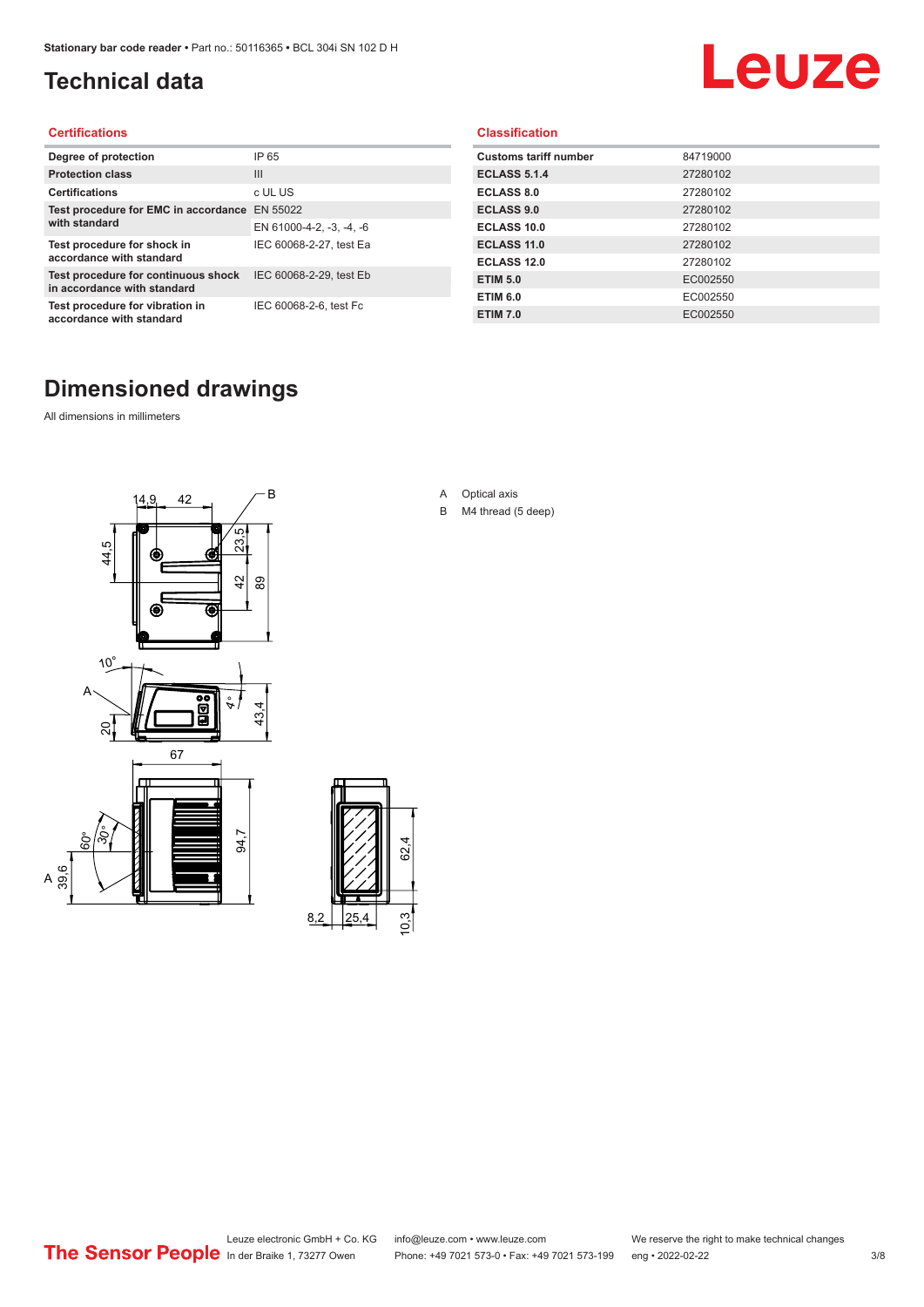#### <span id="page-3-0"></span>**Electrical connection**

## Leuze

#### **Connection 1**

| <b>Function</b>    | <b>BUS IN</b>                                                              |
|--------------------|----------------------------------------------------------------------------|
|                    | <b>BUS OUT</b>                                                             |
|                    | Connection to device                                                       |
|                    | Data interface                                                             |
|                    | PWR / SW IN / OUT                                                          |
|                    | Service interface                                                          |
| Type of connection | Plug connector                                                             |
| Type of connection | It is essential to use a connection unit when<br>commissioning the device. |
| No. of pins        | $32 - pin$                                                                 |
| Type               | Male                                                                       |

#### **Diagrams**

#### Reading field curve



x Reading field distance [mm]

y Reading field width [mm]

### **Operation and display**

| <b>LED</b> |  | <b>Display</b>                        | <b>Meaning</b>                  |  |
|------------|--|---------------------------------------|---------------------------------|--|
| <b>PWR</b> |  | Green, flashing                       | Device ok, initialization phase |  |
|            |  | Green, continuous light               | Device OK                       |  |
|            |  | Green, briefly off - on               | Reading successful              |  |
|            |  | green, briefly off - briefly red - on | Reading not successful          |  |
|            |  | Orange, continuous light              | Service mode                    |  |
|            |  |                                       |                                 |  |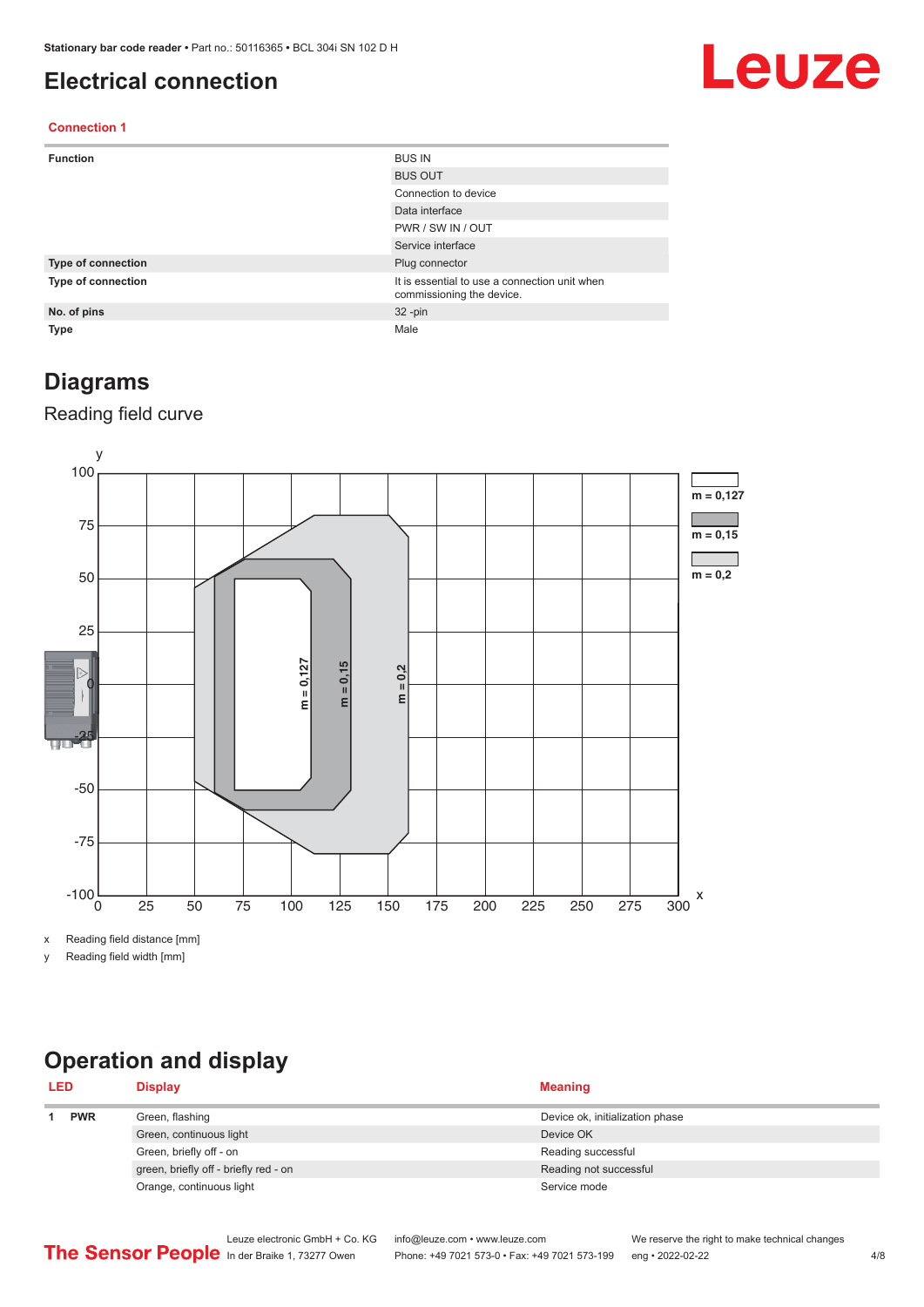#### <span id="page-4-0"></span>**Operation and display**

#### **LED Display Meaning 1 PWR** Red, flashing **Device OK, warning set** Device OK, warning set Red, continuous light Error, device error **2 BUS** Green, flashing **Initialization** Initialization Green, continuous light Bus operation of Bus operation of Bus operation of Bus operation of Red, flashing Communication error communication error communication error communication error Red, continuous light Bus error

#### **Part number code**

Part designation: **BCL XXXX YYZ AAA BB CCCC**

| <b>BCL</b>   | <b>Operating principle</b><br>BCL: bar code reader                                                                                                                                                                                       |
|--------------|------------------------------------------------------------------------------------------------------------------------------------------------------------------------------------------------------------------------------------------|
| <b>XXXX</b>  | Series/interface (integrated fieldbus technology)<br>300i: RS 232 / RS 422 (stand-alone)<br>301i: RS 485 (multiNet slave)<br>304i: PROFIBUS DP<br>308i: EtherNet TCP/IP, UDP<br>338i: EtherCAT<br>348i: PROFINET RT<br>358i: EtherNet/IP |
| YY           | <b>Scanning principle</b><br>S: line scanner (single line)<br>R1: line scanner (raster)<br>O: oscillating-mirror scanner (oscillating mirror)                                                                                            |
| z            | <b>Optics</b><br>N: High Density (close)<br>M: Medium Density (medium distance)<br>F: Low Density (remote)<br>L: Long Range (very large distances)<br>J: ink-jet (depending on the application)                                          |
| <b>AAA</b>   | <b>Beam exit</b><br>100: lateral<br>102: front                                                                                                                                                                                           |
| <b>BB</b>    | <b>Special equipment</b><br>D: With display<br>H: With heating<br>DH: optionally with display and heating<br>P: plastic exit window                                                                                                      |
| <b>CCCC</b>  | <b>Functions</b><br>F007: optimized process data structure                                                                                                                                                                               |
| <b>Ninth</b> |                                                                                                                                                                                                                                          |

| <b>Note</b>                                                                                  |
|----------------------------------------------------------------------------------------------|
| ∜ A list with all available device types can be found on the Leuze website at www.leuze.com. |

#### **Notes**

| Observe intended use!                                                                                                                                                                                                         |
|-------------------------------------------------------------------------------------------------------------------------------------------------------------------------------------------------------------------------------|
| $\%$ This product is not a safety sensor and is not intended as personnel protection.<br>§ The product may only be put into operation by competent persons.<br>$\%$ Only use the product in accordance with its intended use. |

Leuze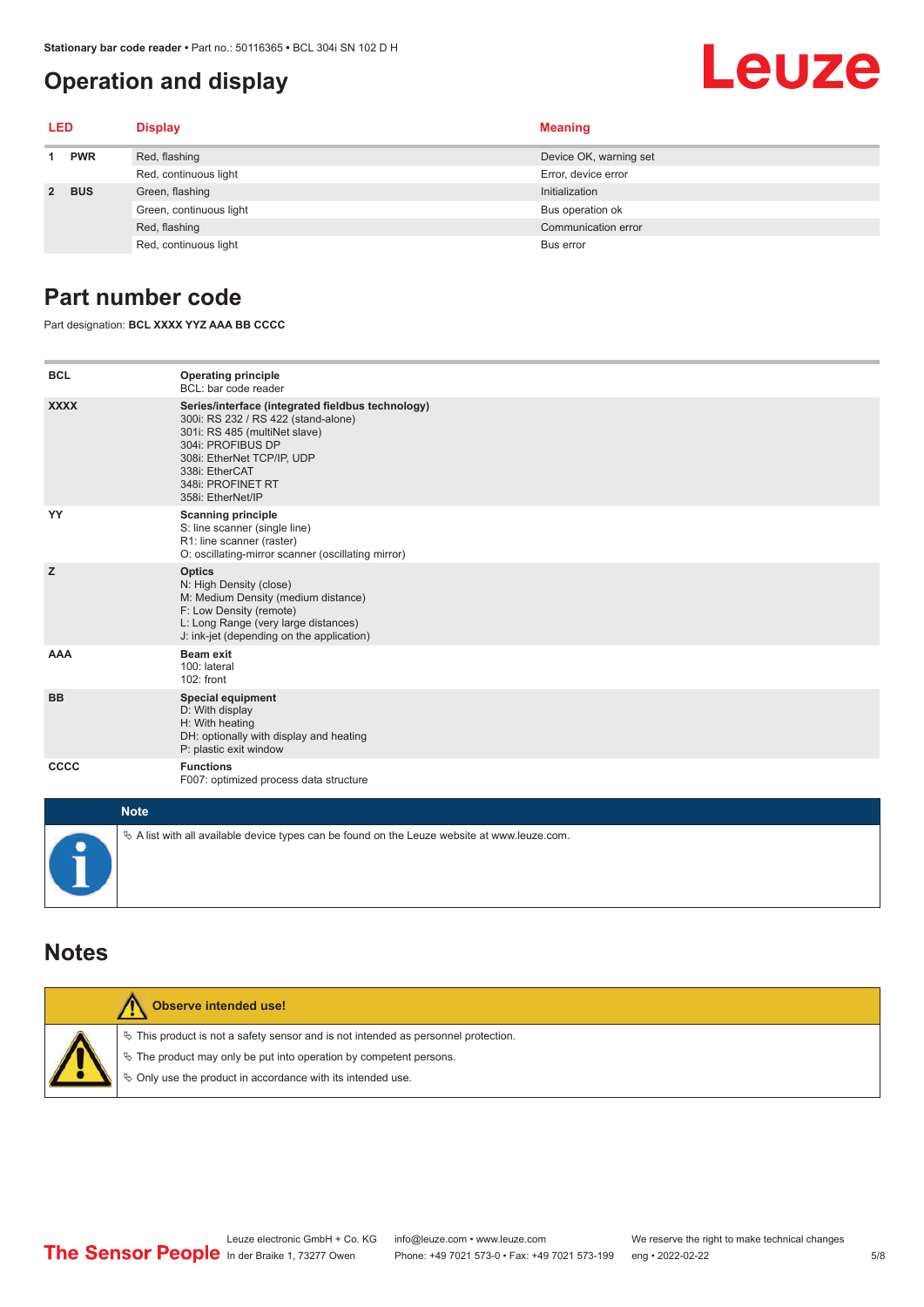#### <span id="page-5-0"></span>**Notes**

|   | <b>ATTENTION! LASER RADIATION - CLASS 1 LASER PRODUCT</b>                                                                                                                                                                                                                                                                                                                                                                                                                                                                                                   |
|---|-------------------------------------------------------------------------------------------------------------------------------------------------------------------------------------------------------------------------------------------------------------------------------------------------------------------------------------------------------------------------------------------------------------------------------------------------------------------------------------------------------------------------------------------------------------|
| 纂 | The device satisfies the requirements of IEC/EN 60825-1:2014 safety regulations for a product of laser class 1 and complies with 21 CFR 1040.10 except<br>for conformance with IEC 60825-1 Ed. 3., as described in Laser Notice No. 56, dated May 8, 2019.<br>$\%$ Observe the applicable statutory and local laser protection regulations.<br>$\%$ The device must not be tampered with and must not be changed in any way.<br>There are no user-serviceable parts inside the device.<br>Repairs must only be performed by Leuze electronic GmbH + Co. KG. |

#### **Accessories**

#### Connection technology - Connection cables

|  | Part no. | <b>Designation</b>      | <b>Article</b>   | <b>Description</b>                                                                                                                                                                                 |
|--|----------|-------------------------|------------------|----------------------------------------------------------------------------------------------------------------------------------------------------------------------------------------------------|
|  | 50135243 | KD PB-M12-4A-P3-<br>050 | Connection cable | Suitable for interface: PROFIBUS DP<br>Connection 1: Connector, M12, Axial, Female, B-coded, 5-pin<br>Connection 2: Open end<br>Shielded: Yes<br>Cable length: 5,000 mm<br>Sheathing material: PUR |
|  | 50132079 | KD U-M12-5A-V1-<br>050  | Connection cable | Connection 1: Connector, M12, Axial, Female, A-coded, 5-pin<br>Connection 2: Open end<br>Shielded: No<br>Cable length: 5,000 mm<br>Sheathing material: PVC                                         |
|  | 50135248 | KS PB-M12-4A-P3-<br>050 | Connection cable | Suitable for interface: PROFIBUS DP<br>Connection 1: Connector, M12, Axial, Male, B-coded, 5-pin<br>Connection 2: Open end<br>Shielded: Yes<br>Cable length: 5,000 mm<br>Sheathing material: PUR   |

#### Connection technology - Interconnection cables

|                            |        | Part no. | <b>Designation</b>              | <b>Article</b>        | <b>Description</b>                                                                                                                                                                                                                    |
|----------------------------|--------|----------|---------------------------------|-----------------------|---------------------------------------------------------------------------------------------------------------------------------------------------------------------------------------------------------------------------------------|
| $\Omega_{\mu} \Omega$<br>畐 | $\Box$ | 50117011 | KB USB A - USB<br>miniB         | Service line          | Suitable for interface: USB<br>Connection 1: USB<br>Connection 2: USB<br>Shielded: Yes<br>Cable length: 1,500 mm<br>Sheathing material: PVC                                                                                           |
|                            |        | 50135254 | KDS PB-M12-4A-<br>M12-4A-P3-050 | Interconnection cable | Suitable for interface: PROFIBUS DP<br>Connection 1: Connector, M12, Axial, Female, B-coded, 5-pin<br>Connection 2: Connector, M12, Axial, Male, B-coded, 4-pin<br>Shielded: Yes<br>Cable length: 5,000 mm<br>Sheathing material: PUR |

Leuze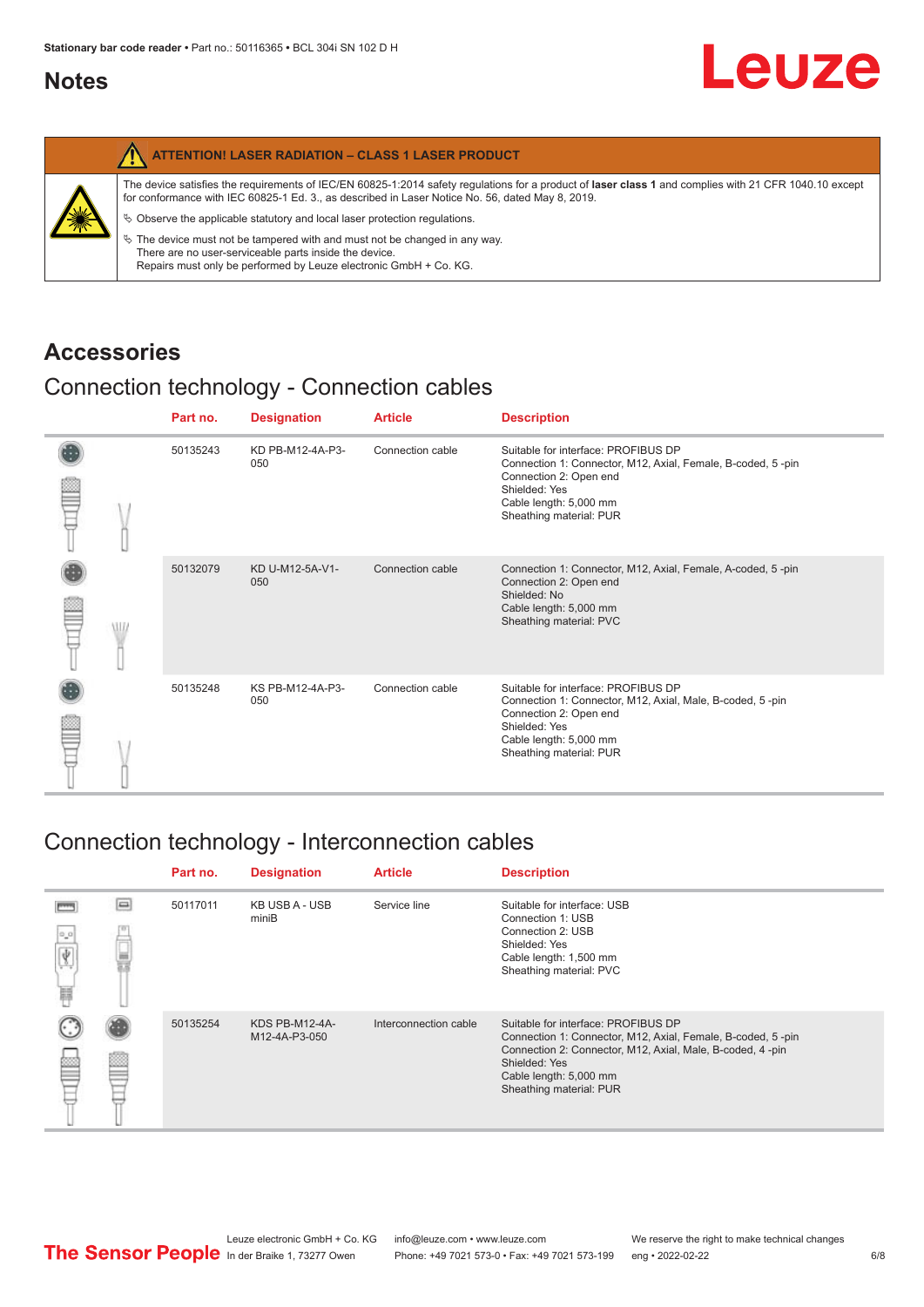#### **Accessories**

## Leuze

### Connection technology - Terminating resistors

| Part no. | <b>Designation</b> | <b>Article</b>  | <b>Description</b>                                                                                                                 |
|----------|--------------------|-----------------|------------------------------------------------------------------------------------------------------------------------------------|
| 50038539 | <b>TS 02-4-SA</b>  | Terminator plug | Suitable for: MultiNet Plus, PROFIBUS DP<br>Function: Bus termination<br>Connection 1: Connector, M12, Axial, Male, B-coded, 4-pin |

#### Connection technology - Connection boxes

| Part no.   | <b>Designation</b> | <b>Article</b>  | <b>Description</b>                                                                                                                         |
|------------|--------------------|-----------------|--------------------------------------------------------------------------------------------------------------------------------------------|
| 50116465 * | MK 304             | Connection unit | Suitable for: BCL 304i, BPS 304i<br>Suitable for interface: PROFIBUS DP<br>Number of connections: 4 Piece(s)<br>Connection: Terminal       |
| 50116470 * | MS 304             | Connection unit | Suitable for: BCL 304i, BPS 304i<br>Suitable for interface: PROFIBUS DP<br>Number of connections: 4 Piece(s)<br>Connection: Connector, M12 |

\* Necessary accessories, please order separately

### Mounting technology - Mounting brackets

|          | Part no. | <b>Designation</b> | <b>Article</b>  | <b>Description</b>                                                                                                                                                                            |
|----------|----------|--------------------|-----------------|-----------------------------------------------------------------------------------------------------------------------------------------------------------------------------------------------|
| Ġ<br>I×. | 50121433 | BT 300 W           | Mounting device | Design of mounting device: Angle, L-shape<br>Fastening, at system: Through-hole mounting<br>Mounting bracket, at device: Screw type<br>Type of mounting device: Adjustable<br>Material: Metal |

### Mounting technology - Rod mounts

| Part no. | <b>Designation</b> | <b>Article</b>  | <b>Description</b>                                                                                                                                                                                                                                                |
|----------|--------------------|-----------------|-------------------------------------------------------------------------------------------------------------------------------------------------------------------------------------------------------------------------------------------------------------------|
| 50121435 | BT 56 - 1          | Mounting device | Functions: Static applications<br>Design of mounting device: Mounting system<br>Fastening, at system: For 12 mm rod, For 14 mm rod, For 16 mm rod<br>Mounting bracket, at device: Clampable<br>Material: Metal<br>Tightening torque of the clamping jaws: $8 N·m$ |